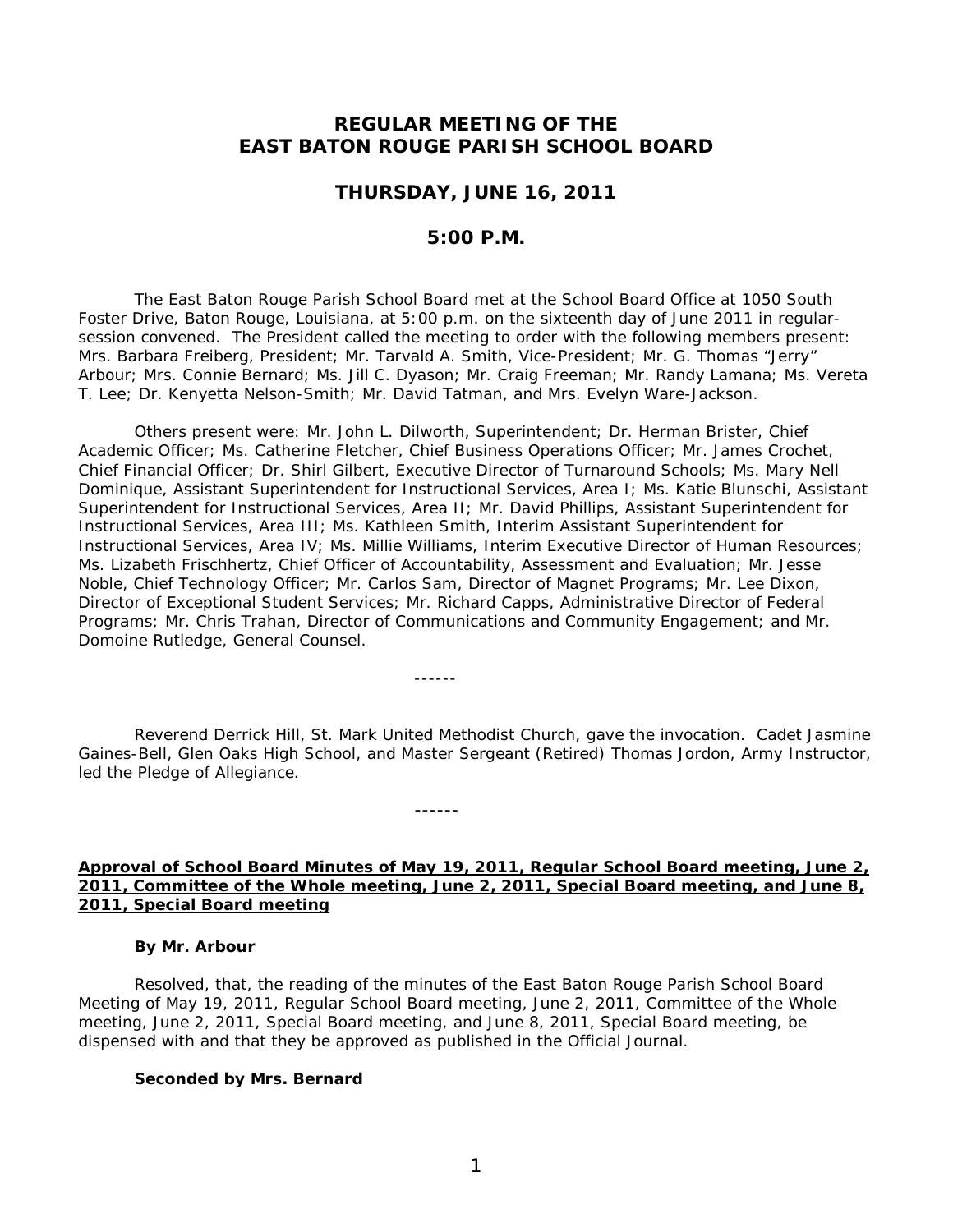**Unanimously adopted by a vote of the members present. (Ms. Dyason and Mr. Smith were absent.)**

**------**

# **Approval of Personnel Changes Since School Board Meeting of May 19, 2011, Excluding the Item on Page 5, Section III, Item #2**

### **By Mr. Arbour**

Resolved, that, the changes in personnel since the School Board Meeting of May 19, 2011, excluding the item on Page 5, Section III, Item #2, be, and they are, hereby approved. **(A copy of the Changes has been marked "Official Copy" and placed in the files of the Board.)**

# **Seconded by Mr. Lamana**

**Unanimously adopted by a vote of the members present. (Ms. Dyason and Mr. Smith were absent.)**

**-----**

# **Approval of Consent Agenda Items**

### **By Mrs. Bernard**

Resolved, that, the East Baton Rouge Parish School Board does hereby approve the Consent Agenda items.

**Seconded by Mr. Smith**

**Unanimously adopted by a vote of the members present. (Dr. Nelson-Smith was absent.)**

**------**

*The following items were approved as part of the Consent Agenda:*

**------**

### **Items approved by the Committee of the Whole for recommendation to the Board:**

Approval of two waivers for medical sabbatical leaves.

Acceptance of the recommendation of Mr. Domoine Rutledge, General Counsel, East Baton Rouge Parish School Board, in the matter of: Calvin Hatch, et al, v. Yvonne Henderson, Suit No.: 593,469; Section 26; 19th JDC.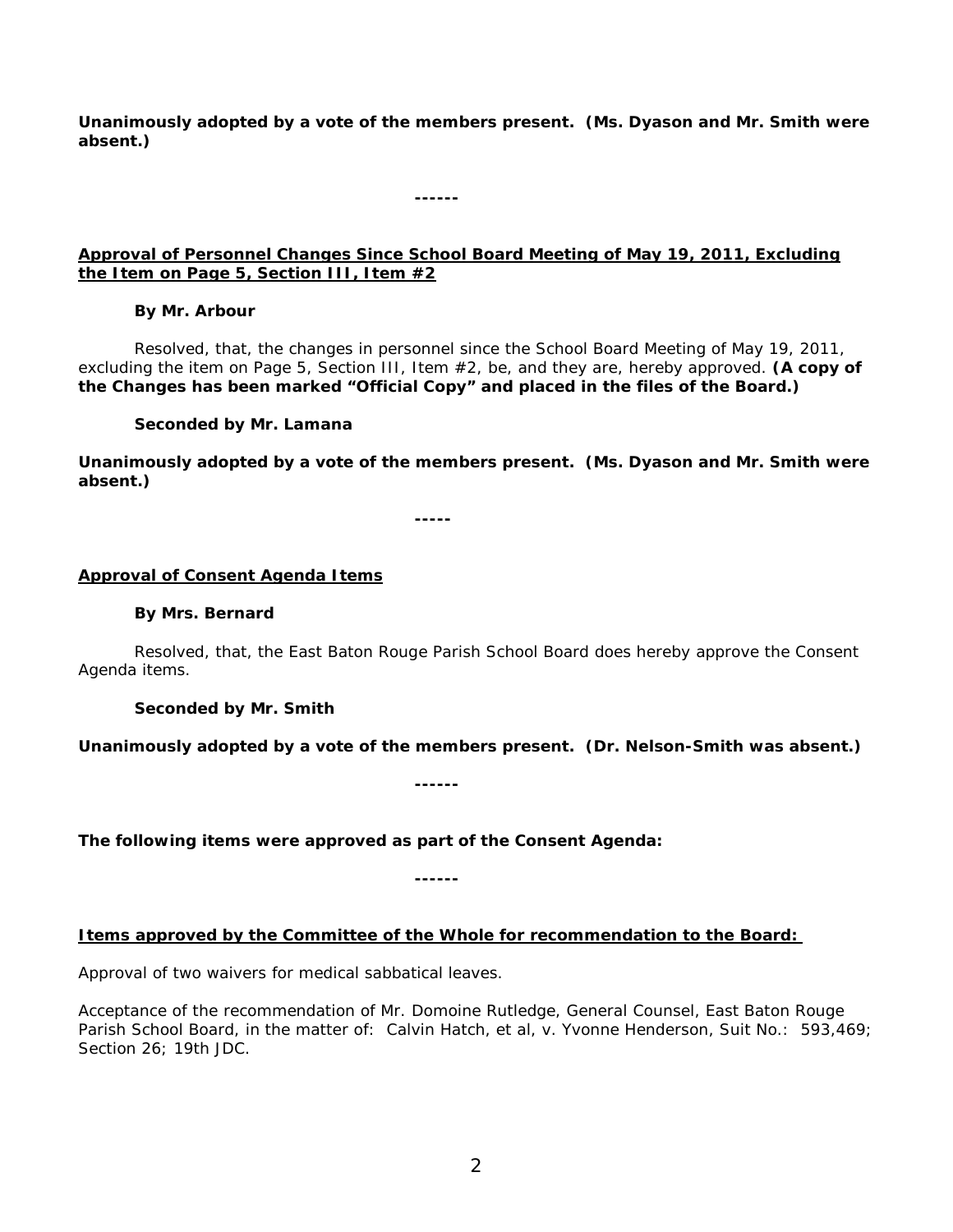Acceptance of the recommendation of Mr. Domoine Rutledge, General Counsel, East Baton Rouge Parish School Board, in the matter of: Jonathan Veal v. Dinika Brown, EBRPSB & ACE American Insurance Co., Suit No.: 594,110, Section 26; 19th JDC, Parish of East Baton Rouge.

Authorization for staff to select The Advocate as the Official Journal of the East Baton Rouge Parish School System for the 2011-2012 school year, which will be used for the publication of the Board's proceedings, financial statements, legal advertisements, and any other advertising requirements.

Authorization given to staff through June 2012 to advertise, receive, and award bids for materials, supplies, and/or services to the lowest responsible bidder meeting specifications and all requirements of the Invitation to Bid.

Approval of staff's recommendation to reject all proposals for reuse of Alsen Elementary School and demolish all buildings to return the site to open green space until such time as the lease with the City of Baton Rouge expires on June 30, 2015, or the early termination of the lease is exercised.

Authorization for the administration to approve the most effective Property and Casualty Insurance Program Policy renewal package for the East Baton Rouge Parish School System for the 2011-2012 fiscal year.

Approval of the attached Resolution authorizing the Board President and Superintendent to execute and sign all documents to reject Uninsured Motorist Coverage in connection with the East Baton Rouge Parish School System's automobile liability coverage and its Self-Insured Retention Program for the 2011-2012 fiscal year.

Approval of an Extension Agreement for Volunteers in Public Schools (VIPS) for the upcoming year.

Approval of the proposed 2011-2012 Budget for Vocational Education – Carl Perkins Basic Grant.

Approval of the 2011 Summer Opportunity for Academic Remediation (SOAR) Elementary Summer School budget.

Approval of the Arts Education Program Agreement between the East Baton Rouge Parish School Board and the Arts Council of Greater Baton Rouge in the amount of \$35,000.

Approval of the following grant under \$50,000.00: a) USA Track and Field Foundation Youth Programs grant in the amount of \$2,000.00, (Recipient: Coach Paul Jackson, EBR Lab Academy).

------

### *END OF CONSENT AGENDA ITEMS*

**------**

### **Approval of Revised Position Description**

#### **By Mr. Freeman**

Resolved, that, the East Baton Rouge Parish School Board does hereby approve the revised position description for the Executive Director for School Turnaround.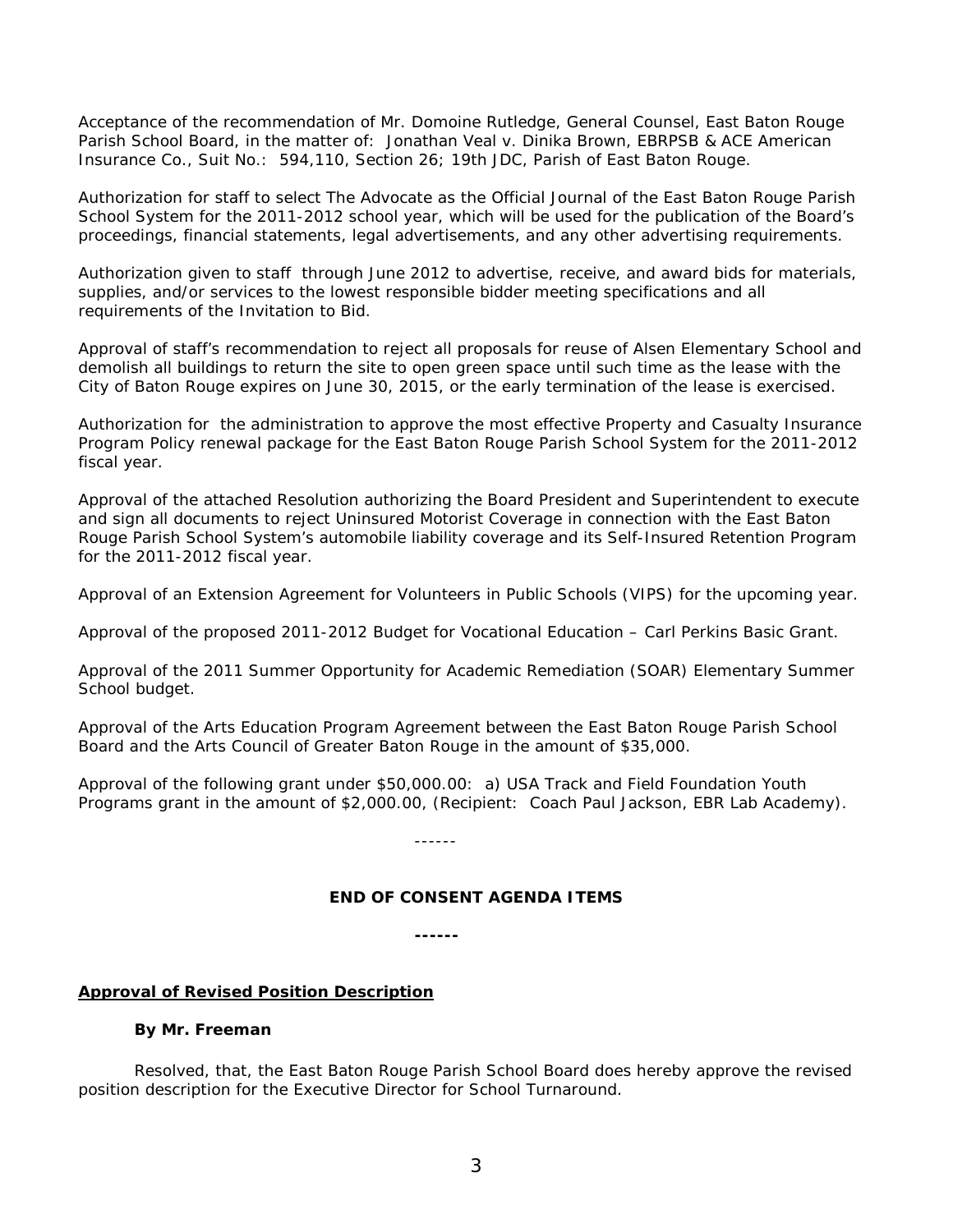#### **Seconded by Mrs. Ware-Jackson**

**Unanimously adopted by a vote of the members present. (Dr. Nelson-Smith was absent.)**

------

# **Approval of the Student Rights & Responsibilities Handbook and Discipline Policy for the 2011-2012 school year**

### **By Ms. Lee**

Resolved, that, the East Baton Rouge Parish School Board does hereby give approval of the Student Rights & Responsibilities Handbook and Discipline Policy for the 2011-2012 school year for the East Baton Rouge Parish School System, with noted changes.

### **Seconded by Mr. Tatman**

**Unanimously adopted by a vote of the members present. (Dr. Nelson-Smith was absent.)**

------

### **Approval of a Search Process for Superintendent of Schools and Related Matters**

#### **By Mr. Arbour**

Resolved, that, the East Baton Rouge Parish School Board does hereby approve of a search process for Superintendent of Schools and related matters.

### **Seconded by Mr. Tatman**

### **Unanimously adopted by a vote of the members present. (Dr. Nelson-Smith was absent.)**

**------**

### **Review of Superintendent's Recommendation for Expulsion of a Student**

The President asked the Board members to indicate whether or not they had the opportunity to review the case of the student at McKinley High School. Upon affirmation by the Members, the President inquired as to whether or not any Member wished to request a hearing of the case.

Since there was no motion to schedule a hearing before the Board, the Superintendent's recommendation regarding the expulsion of the Student at McKinley School stands.

**------**

**Executive Session:** 

**By Ms. Bernard**